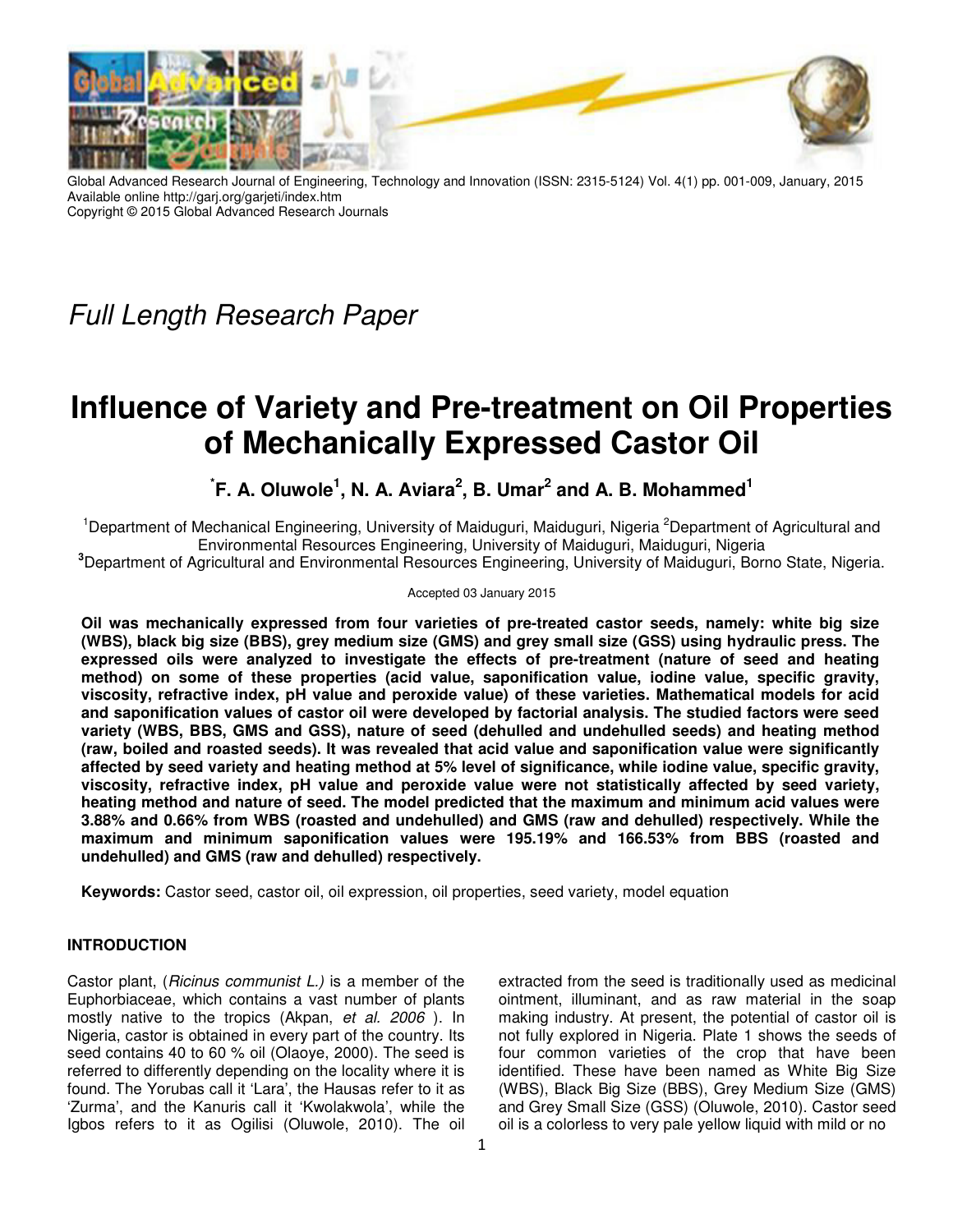

**Plate 1.** Common Castor seeds: A -WBS; B -BBS; C -GMS; D –GSS ((WBS)-White Big Size, (BBS)-Black Big Size, (GMS)- Grey Medium Size and (GSS)-Grey Small Size)



**Plate 2.** Hydraulic Press used for the oil Expression

odor or taste (Akpan, *et al. 2006*). The oil is essentially a pure triglyceride and contains almost 90% of glyceryltrianoleate (Marter, 1981). Castor oil is an amber viscous liquid and is sometimes known as ricinus oil (Marter, 1981). The oil itself contains a number of fatty acids such as oleic acid, liniteic acid, stearic acid and palmitic acid. Among the vegetable oil however, castor oil is distinguished by its high content of ricinoleic acid than any other vegetable oil (Chakrabarti and Rafiq 2008). Castor oil is unique as it is the only source of an 18 carbon hydroxylated acid with one double bond (Chakrabarti and Rafiq 2008). The product uniformity and consistency of castor oil are significantly high for a naturally occurring material. It has unsaturated bond, high molecular weight, low melting point and very low solidification point which make it industrially useful. The pure cold drawn (expressed) castor oil is used as a purgative (Olaniyan, 2010), it also have applications in the manufacturing of soaps, lubricants, hydraulic and brake fluids, paints, dyes, coating, inks, cold resistant, plastics, varnishes, lacquers, oil clothes, linoleum grease, waxes and polishes, nylon, pharmaceuticals and perfumes and also as a raw material in the manufacturing of various chemicals (Oluwole, 2010).

Three major means of recovering oil from oil-bearing biological materials was reported by Olaniyan (2010): wet extraction; solvent extraction and mechanical expression. The wet extraction process is known as hot water or steam extraction method, which is the oldest method of extraction used traditionally by women in rural communities. Alonge and Olaniyan (2003) and Addaquay (2004) used this method for shea butter extraction, Alonge *et al.* (2003) for groundnut oil extraction, Alonge and Olaniyan (2006) for thevetia oil extraction. The same method was used by Oluwole *et al.* (2012) for castor seed oil extraction. The result showed percent of oil expression of 19.42%, which is below the range of the percentage oil content (30 – 55%) of castor seed found in literature (Olaniyan*,* 2010).

Akpan *et al.* (2006) carried out an investigation on extraction, characterization and modification of castor seed oil using solvent extraction method. Result showed percentage oil extraction of 33.2%. In another development, Shridhar *et al.* (2010) carried out an optimization and characterization of castor seed oil using solvent extraction method. Result showed percentage of oil extraction of 48.75%. Also Abitogun *et al.* (2009) extracted and characterized castor seed oil using solvent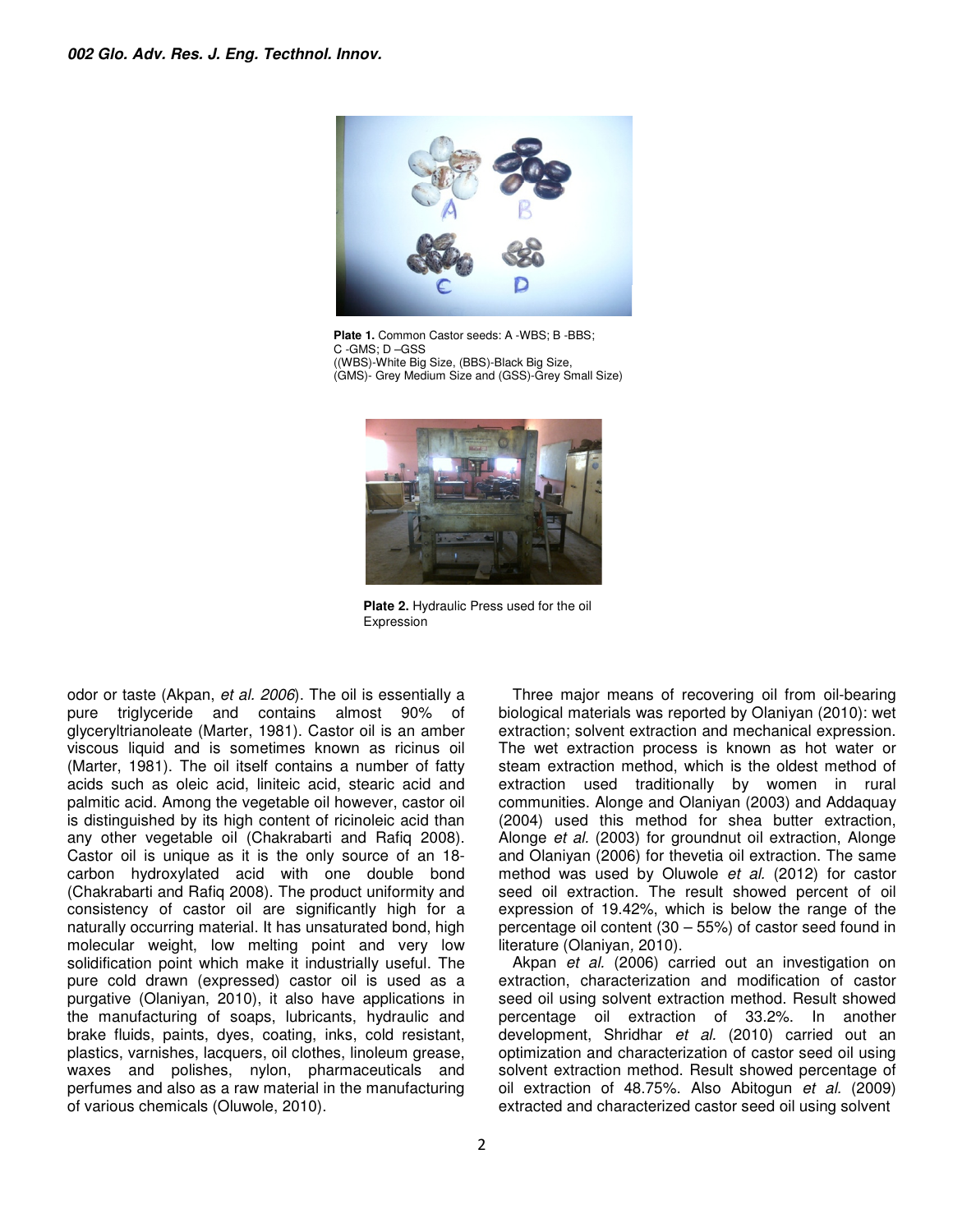|                 |              | Nature<br>οf | Heating       | Acid  | Saponification | lodine | Specific |           | Refractive |          | Peroxide |
|-----------------|--------------|--------------|---------------|-------|----------------|--------|----------|-----------|------------|----------|----------|
| Std             | Seed Variety | Seed         | Method        | Value | Value          | Value  | Gravity  | Viscosity | Index      | pH Value | Value    |
|                 | <b>WBS</b>   | Dehulled     | Raw           | 2.00  | 183.43         | 82.33  | 0.965    | 1465      | 1.4773     | 4.01     | 8.6      |
| 2               | <b>WBS</b>   | Undehulled   | Raw           | 2.61  | 180.62         | 86.65  | 0.965    | 1509      | 1.4772     | 4.02     | 9.7      |
| 3               | <b>WBS</b>   | Dehulled     | <b>Boiled</b> | 2.97  | 185.16         | 87.07  | 0.994    | 1680      | 1.4773     | 4.03     | 10.6     |
| 4               | <b>WBS</b>   | Undehulled   | <b>Boiled</b> | 3.20  | 186.55         | 89.67  | 0.983    | 1389      | 1.4766     | 4.06     | 15.6     |
| 5               | <b>WBS</b>   | Dehulled     | Roasted       | 3.65  | 188.93         | 88.21  | 0.989    | 1185      | 1.4774     | 4.04     | 5.4      |
| 6               | <b>WBS</b>   | Undehulled   | Roasted       | 3.93  | 190.92         | 90.09  | 0.957    | 1014      | 1.4771     | 4.08     | 8.4      |
|                 | <b>BBS</b>   | Dehulled     | Raw           | 1.40  | 180.11         | 84.76  | 0.956    | 1430      | 1.4771     | 4.01     | 9.6      |
| 8               | <b>BBS</b>   | Undehulled   | Raw           | 1.52  | 181.43         | 86.22  | 0.962    | 1155      | 1.4765     | 4.03     | 11.2     |
| 9               | <b>BBS</b>   | Dehulled     | <b>Boiled</b> | 1.96  | 189.34         | 85.65  | 0.978    | 1617      | 1.4775     | 4.05     | 6.8      |
| 10              | <b>BBS</b>   | Undehulled   | <b>Boiled</b> | 2.36  | 190.74         | 98.98  | 0.984    | 1323      | .4774      | 4.04     | 8.0      |
| 11              | <b>BBS</b>   | Dehulled     | Roasted       | 3.03  | 196.35         | 90.09  | 0.827    | 1230      | .4773      | 4.03     | 11.0     |
| 12              | <b>BBS</b>   | Undehulled   | Roasted       | 3.14  | 194.94         | 97.71  | 0.843    | 1572      | 1.4772     | 4.02     | 10.6     |
| 13              | <b>GMS</b>   | Dehulled     | Raw           | 1.01  | 165.32         | 85.78  | 0.965    | 1222      | 1.4772     | 4.04     | 4.3      |
| 14              | <b>GMS</b>   | Undehulled   | Raw           | 1.06  | 168.54         | 87.22  | 0.876    | 1232      | .4765      | 4.06     | 8.6      |
| 15              | <b>GMS</b>   | Dehulled     | <b>Boiled</b> | 1.21  | 170.32         | 82.01  | 0.956    | 1300      | 1.4768     | 4.03     | 4.1      |
| 16              | <b>GMS</b>   | Undehulled   | <b>Boiled</b> | 1.57  | 173.91         | 81.21  | 0.954    | 1320      | 1.4768     | 4.08     | 4.0      |
| 17              | <b>GMS</b>   | Dehulled     | Roasted       | 2.21  | 178.76         | 84.06  | 0.945    | 1260      | 1.4772     | 4.01     | 4.3      |
| 18              | <b>GMS</b>   | Undehulled   | Roasted       | 1.63  | 180.92         | 81.85  | 0.880    | 1365      | 1.4773     | 4.03     | 4.0      |
| 19              | GSS          | Dehulled     | Raw           | 1.40  | 178.69         | 85.23  | 0.905    | 1325      | .4774      | 4.02     | 6.2      |
| 20              | GSS          | Undehulled   | Raw           | 1.52  | 180.15         | 83.78  | 0.945    | 1360      | 1.4767     | 4.03     | 5.2      |
| 21              | GSS          | Dehulled     | <b>Boiled</b> | 96. ا | 181.09         | 84.65  | 0.955    | 1320      | .4775      | 4.04     | 5.7      |
| $\overline{22}$ | GSS          | Jndehulled   | <b>Boiled</b> | 2.52  | 185.13         | 85.65  | 0.905    | 1590      | 1.4774     | 4.04     | 6.4      |
| 23              | GSS          | Dehulled     | Roasted       | 3.03  | 183.33         | 91.07  | 0.925    | 1455      | 1.4773     | 4.02     | 10.1     |
| 24              | <b>GSS</b>   | Undehulled   | Roasted       | 3.14  | 190.74         | 97.71  | 0.955    | 1260      | 1.4773     | 4.03     | 11.2     |

Table 1: Properties of oil from pre-treated castor seeds

extraction method. Result showed that 48% oil was extracted. It was reported by Akpan *et al.* (2006) that the best available method for castor oil extraction at present is by the use of hydraulic press.

 According to Olaniyan (2010), oilseed pretreatment prior to oil extraction/expression normally affects oil yield and quality. Increase in castor seed heating temperature increases oil yield / oil recovery and oil properties such as Free Fatty Acid (FFA), total acid value, iodine value, saponification value and peroxide value (Olaniyan, 2010). Tuned-Akintunde *et al.* (2001) investigated the effects of moisture content, heating temperature, heating time, applied pressure and pressing time on soybean oil yield using mechanical press. Result showed that oil yield increased as moisture content was varied from 7.3 –10.2%, pressure from 28 – 41 MPa, heating temperature from 70 – 80  $^{\circ}$ C and heating time from 15 – 30 minutes. Fashina and Ajibola (1989) investigated the effects of moisture content, heating temperature, heating time, applied pressure and pressing time on the yield of oil expressed from conophor nuts. Result showed that the oil yield at any pressure was dependent on the moisture content of the sample. High oil yield was reported for samples within moisture content range of 8 and 10% after heating. The maximum oil yield of 39.6% (66% extraction efficiency) was obtained when milled conophor nut conditioned to 11% moisture content was heated at 65  $^{\circ}$ C for 28 minutes and expressed at a pressure of 25 MPa.

 Olaniyan (2010) investigated effects of extraction conditions on the yield and quality of oil from castor seed. Result showed maximum oil yield of 41.67% (75.76% oil recovery) at heating temperature of 90  $^{\circ}$ C, pressure of 135 kPa and pressing time of 12 minutes using crushed seed. The percentages of oil extracted or expressed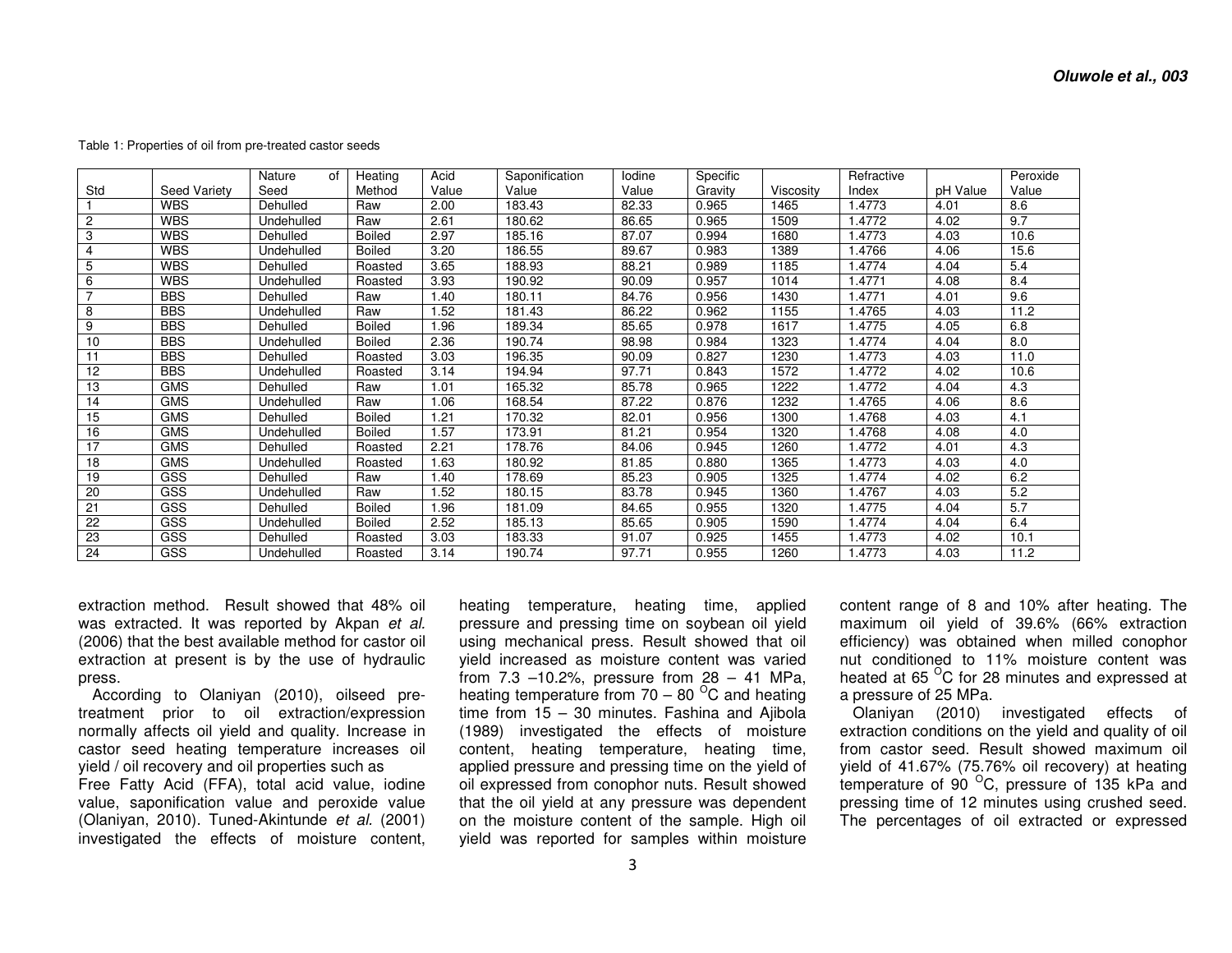#### **Table 2.** ANOVA of Acid Value

|                  | Sum of         |    | <b>Mean</b>   |       | p-value  |             |
|------------------|----------------|----|---------------|-------|----------|-------------|
| <b>Source</b>    | <b>Squares</b> | df | <b>Square</b> | Value | Prob > F |             |
| Model            | 15.94          | 6  | 2.66          | 49.81 | < 0.0001 | significant |
| A-Seed variety   | 7.79           | 3  | 2.60          | 48.73 | < 0.0001 |             |
| B-Nature of seed | 0.23           |    | 0.23          | 4.39  | 0.0515   |             |
| C-Heating method | 7.91           | 2  | 3.95          | 74.16 | < 0.0001 |             |
| Residual         | 0.91           | 17 | 0.05          |       |          |             |
| Cor Total        | 16.84          | 23 |               |       |          |             |

 $R^2 = 0.9462$ 

|  |  | Table 3. ANOVA of Saponification Value |  |
|--|--|----------------------------------------|--|
|--|--|----------------------------------------|--|

| <b>Source</b>    | Sum of<br><b>Squares</b> | df | <b>Mean</b><br><b>Square</b> | Value | p-value<br>Prob > F |             |
|------------------|--------------------------|----|------------------------------|-------|---------------------|-------------|
| Model            | 1350.10                  | 6  | 225.02                       |       | < 0.0001            |             |
|                  |                          |    |                              | 46.03 |                     | significant |
| A-Seed variety   | 857.82                   | 3  | 285.94                       | 58.50 | < 0.0001            |             |
| B-Nature of seed | 23.52                    |    | 23.52                        | 4.81  | 0.0425              |             |
| C-Heating method | 468.76                   | 2  | 234.38                       | 47.95 | < 0.0001            |             |
| Residual         | 83.10                    | 17 | 4.89                         |       |                     |             |
| Cor Total        | 1433.20                  | 23 |                              |       |                     |             |

 $R^2 = 0.9420$ 

from castor seed by these researchers using solvent extraction method or mechanical expression method fall within the range of the percentage oil content (30 – 55%) of castor seed found in literature (Akpan *et al.,* 2006; Olaniyan, 2010; and Shridhar *et al.,* 2010), depending on the variety.

Oluwole *et al.,* (2014) investigated influence of variety on oil yield and oil recovery of castor seed. Their results showed oil yield/oil recovery of 28.69/52.16, 21.23/38.60, 34.87/63.40 and 30.65/55.72% for undehulled WBS, BBS, GMS and GSS respectively; oil yield/oil recovery of 35.43/ 64.42, 27.98/50.87, 41.62/ 75.67 and 37.39/ 67.99% for dehulled WBS, BBS, GMS and GSS respectively. Though, something close to 100% oil recovery (55% oil yield) would have been expected, but the mode of extraction and seed variety are very important parameters affecting the oil yield as reported (Akpan *et al.,* 2006). This study aims at investigating the varietal and pre-treatment effects on quality of mechanically expressed castor seed oil. Information obtained from this study would elucidate the problems of castor oil expression and enable the development of processing method that will yield high-quality oil for micro, small and medium scale castor oil processors.

## **MATERIALS AND METHODS**

## **Materials Sourcing**

Bulk quantities of the four varieties of castor seeds namely; white big size (WBS), black big size (BBS), grey medium size (GMS) and grey small size (GSS) were collected from different localities in Borno and Yobe States of Nigeria.

## **Moisture Content Determination**

Prior to oil extraction, the moisture contents of the seeds were determined using the method reported by ASAE (1983), Aviara *et al.* (2005), Oluwole *et al.* (2007). This method involves oven drying of samples at  $130^{\circ}$ C for 6 hours.

## **Oil Expression**

The four varieties of castor seeds were prepared for the oil expression by drying the seeds to a moisture content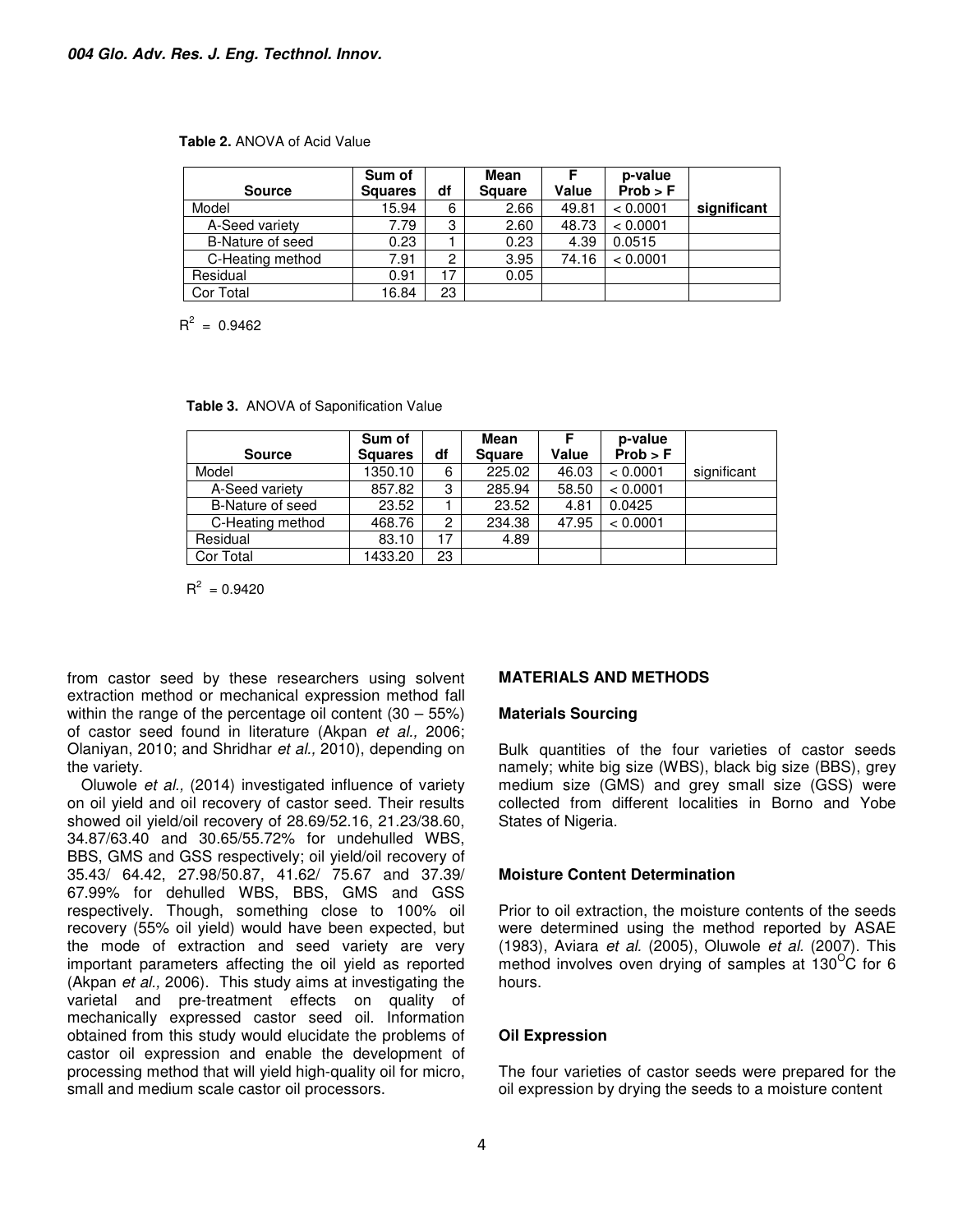#### Diesign-Expert@Schware



Figure 1: Effects of seed variety and heating method on acid value of oil from dehulled castor seeds



Figure 3: Effects of seed variety and heating method on saponification value of oil from dehulled castor seeds

of 5 to 6% (db), each variety was divided into three (3) portions (Raw – sample A, Boiled - sample B and



Figure 2: Effects of seed variety and heating method on acid value of oil from undehulled castor seeds



Figure 4: Effects of seed variety and heating method on saponification value of oil from undehulled castor seeds

Roasted- sample C). Each of these portions was further divided into two (2) to have dehulled and undehulled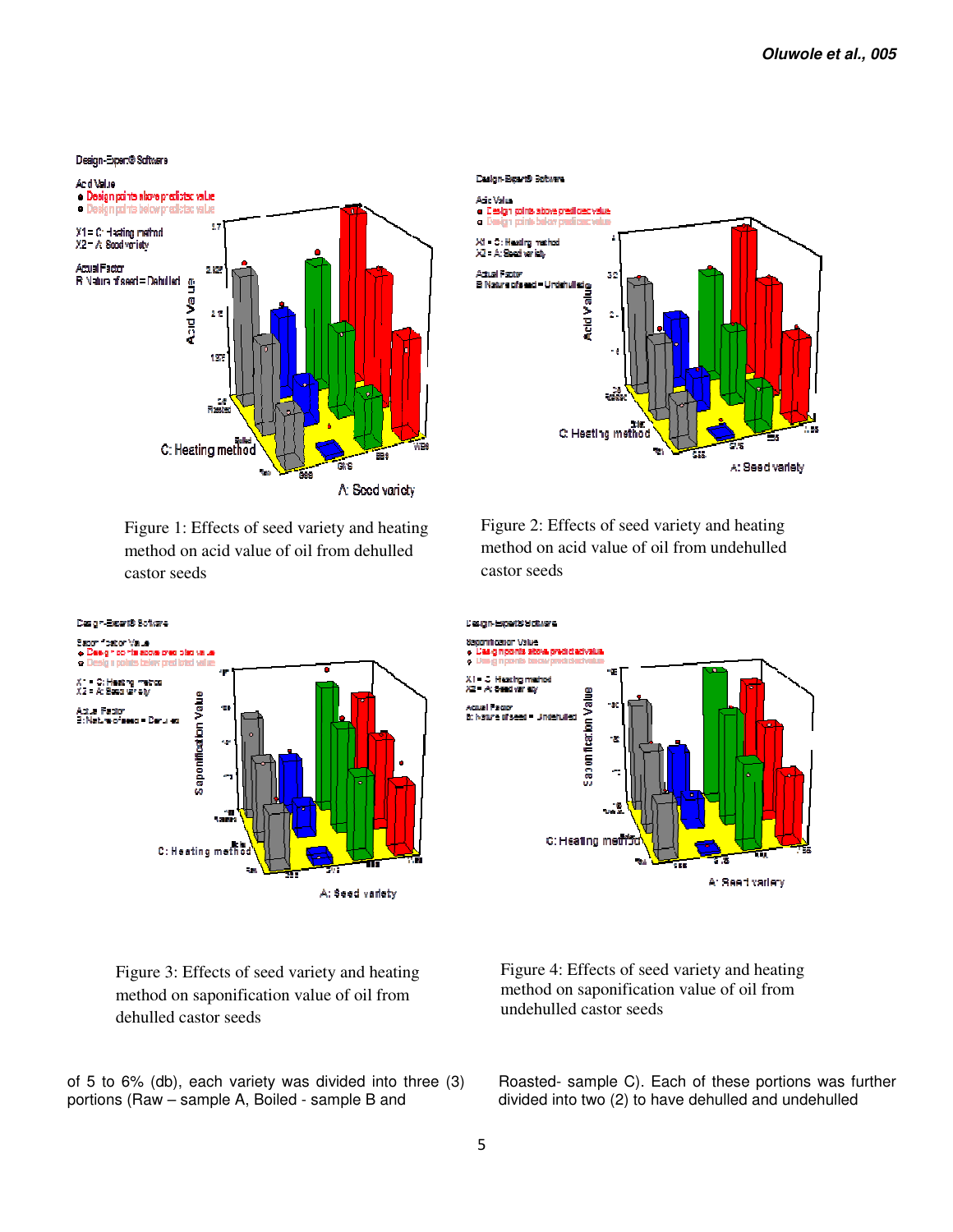| Term              | Coefficient<br>Estimate | df | Standard<br>Error | 95% CI<br>Low | 95% CI<br>High | VIF  |
|-------------------|-------------------------|----|-------------------|---------------|----------------|------|
| Intercept         | 2.25                    |    | 0.05              | 2.15          | 2.36           |      |
| $A_1$             | 0.81                    |    | 0.09              | 0.63          | 0.99           |      |
| A <sub>2</sub>    | 0.02                    |    | 0.09              | $-0.17$       | 0.20           |      |
| $A_3$             | $-0.80$                 |    | 0.09              | $-0.99$       | $-0.62$        |      |
| B- nature of seed | 0.08                    |    | 0.05              | $-0.02$       | 0.19           | 1.00 |
| C <sub>1</sub>    | $-0.69$                 |    | 0.07              | $-0.84$       | $-0.54$        |      |
| C <sub>2</sub>    | $-0.03$                 |    | 0.07              | $-0.18$       | 0.12           |      |

| Table 4. Regression coefficient of the oil acid value |  |  |  |  |
|-------------------------------------------------------|--|--|--|--|
|-------------------------------------------------------|--|--|--|--|

 $R^2 = 0.9462$ 

| Table 5. Regression coefficient of the oil saponification value |  |  |
|-----------------------------------------------------------------|--|--|
|                                                                 |  |  |

|                  | Coefficient |    | Standard | 95% CI   | 95% CI  |      |
|------------------|-------------|----|----------|----------|---------|------|
| Term             | Estimate    | df | Error    | Low      | High    | VIF  |
| Intercept        | 182.73      |    | 0.45     | 181.77   | 183.68  |      |
| A <sub>1</sub>   | 3.21        |    | 0.78     | 1.56     | 4.86    |      |
| A <sub>2</sub>   | 6.09        |    | 0.78     | 4.44     | 7.74    |      |
| $A_3$            | $-9.76$     |    | 0.78     | $-11.41$ | $-8.11$ |      |
| B-nature of seed | 0.99        |    | 0.45     | 0.04     | 1.94    | 1.00 |
| $C_1$            | $-5.44$     |    | 0.64     | $-6.79$  | $-4.09$ |      |
| C <sub>2</sub>   | 0.05        |    | 0.64     | $-1.29$  | 1.40    |      |

 $R^2 = 0.9420$ 

samples. The raw seeds, sample A were kept as control samples while the other two samples (B and C) were prepared for the experiments.

The process conditions include two heating methods (boiling and roasting with raw as control sample), three heating temperatures of 30  $^{\circ}$ C, 60  $^{\circ}$ C and 90  $^{\circ}$ C and three heating time durations of 5 min, 10 min and 15 min. at constant pressing pressure of 135 N/m<sup>2</sup>, and pressing time of 12 min was adopted. These ranges of heating temperature and heating time were chosen based on literature review and preliminary laboratory experiments (Olaniyan, 2010). 3 kg of each sample was weighed, roasted at 30, 60 and 90  $^{\circ}$ C for 5, 10 and 15 min, and boiled at 30, 60 and 90 $^{\circ}$ C for 5, 10 and 15 min. The boiled samples were sun dried in open air for 24 hrs. Oil expression was accomplished using 100g of each sample, which was expressed for 12 min, using a hydraulic press shown in Plate 2 at pressure of 135  $N/m^2$ . The same procedure was repeated for dehulled seed and undehulled seed samples with three replicates making a total of 456 experimental trials that were carried out and the average values were recorded.

Oil yield  $(\zeta_{\text{att}})$  was calculated as;

 $\zeta_{\text{oil}} = M_{\text{oil}}/M_{\text{seed}} \times 100 \%$ (1) Oil recovery was

calculated as;

 $\zeta_{\text{oil rec}} = M_{\text{oil}}/XM_{\text{seed}} \times 100 \%$ 

(2)

Where 
$$
M_{\text{oil}} =
$$
 mass of oil expressed, kg

 $M_{seed}$  = mass of oil seed, kg

 $X = oil$  content of oilseed (0.55 or 55 % from Olaniyan, 2010)

The applied expression force was obtained from the gauge of the hydraulic press and the expression pressure was calculated by dividing the applied force by the crosssectional area of the press cage cylinder. Samples of oil expressed were subjected to physio-chemical analysis to determine the quality using the AOAC (2002) method. Data obtained from the experiments for measured output were statistically analyzed for analysis of variance (ANOVA) using Design Expert 7.0 Software.

## **Characterization of the Expressed Oil**

The expressed oils from the four castor seeds varieties with different pre-treatments were characterized to determine some of their properties (acid value (AV), Iodine Value (IV), Saponification Values, Peroxide Value, Refractive Index, relative density (Specific gravity),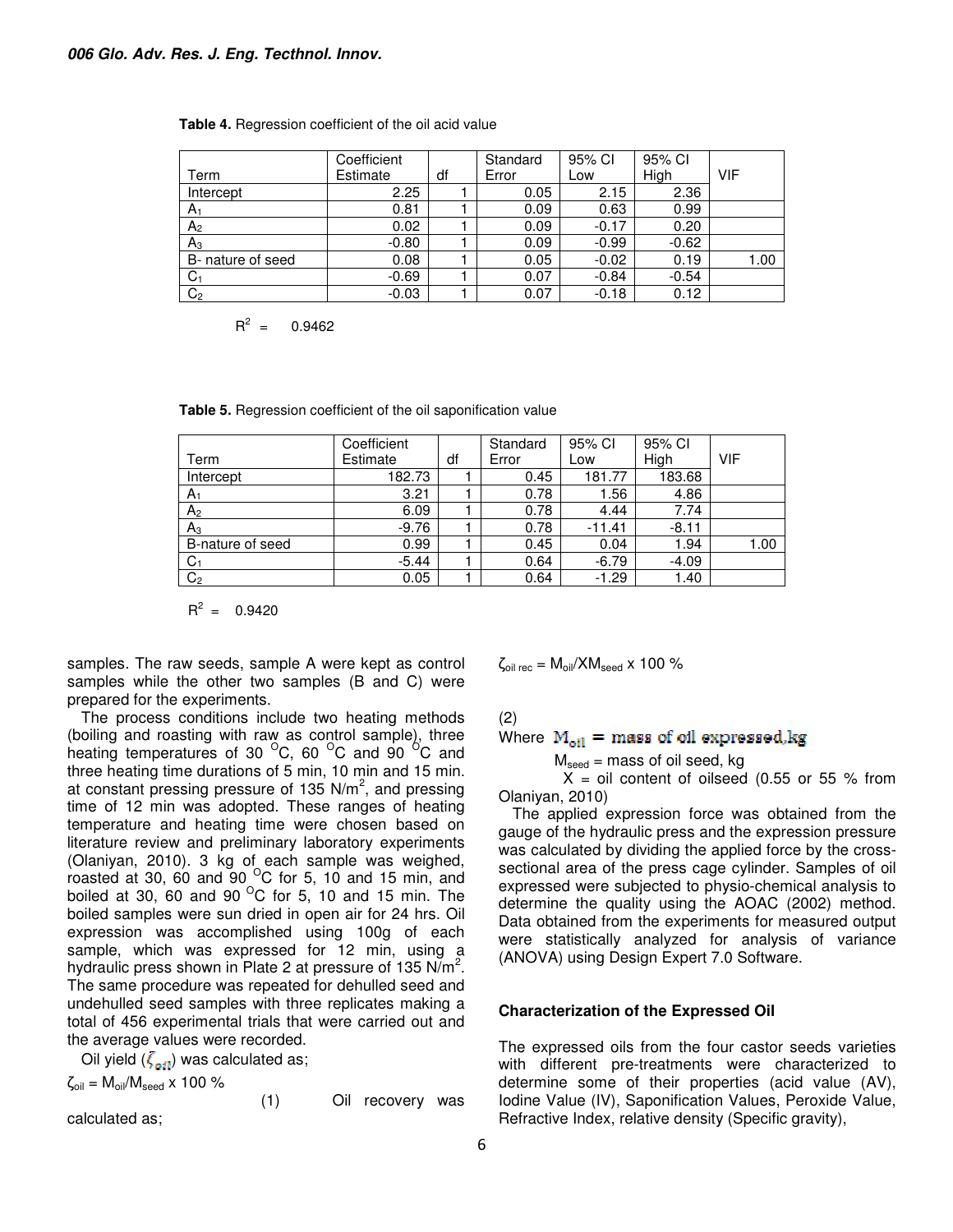|                | <b>Seed Variety</b> |                      | <b>Nature of Seed</b> |          | <b>Heating Method</b> |                      | <b>Acid Value</b> |                  |        | <b>Saponification Value</b> |
|----------------|---------------------|----------------------|-----------------------|----------|-----------------------|----------------------|-------------------|------------------|--------|-----------------------------|
| S/No.          | Actual              | Coded                | <b>Actual</b>         | Coded    | Actual                | Coded                | Actual            | <b>Predicted</b> | Actual | <b>Predicted</b>            |
|                | <b>WBS</b>          | {1 0 0}              | Dehulled              | $\{-1\}$ | Raw                   | -0}                  | 2.00              | 2.28             | 183.43 | 179.51                      |
| $\overline{c}$ | <b>BBS</b>          | ${010}$              | Dehulled              | ${-1}$   | Raw                   | -0}                  | 1.40              | 1.45             | 180.11 | 182.39                      |
| 3              | <b>GMS</b>          | (001)                | Dehulled              | $\{-1\}$ | Raw                   | $ 0\rangle$          | 1.01              | 0.66             | 165.32 | 166.53                      |
| $\overline{4}$ | <b>GSS</b>          | $-1 - 1 - 1$         | Dehulled              | $\{-1\}$ | Raw                   | $ 0\rangle$          | 1.40              | 1.48             | 178.69 | 176.76                      |
| 5              | <b>WBS</b>          | 00                   | Undehulled            | ${1}$    | Raw                   | $ 0\rangle$          | 2.61              | 2.47             | 180.62 | 181.49                      |
| 6              | <b>BBS</b>          | ${010}$              | Undehulled            | ${1}$    | Raw                   | $ 0\rangle$          | 1.52              | 1.65             | 181.43 | 184.37                      |
| $\overline{7}$ | <b>GMS</b>          | ${001}$              | Undehulled            | ${1}$    | Raw                   | $ 0\rangle$<br>11    | 1.06              | 0.86             | 168.54 | 168.51                      |
| 8              | <b>GSS</b>          | $-1 - 1 - 1$         | Undehulled            | ${1}$    | Raw                   | $ 0\rangle$          | 1.52              | 1.67             | 180.15 | 178.74                      |
| 9              | <b>WBS</b>          | {1 0 0}              | Dehulled              | $\{-1\}$ | <b>Boiled</b>         | $\{0\}$<br>1         | 2.97              | 2.93             | 185.16 | 185.00                      |
| 10             | <b>BBS</b>          | ${010}$              | <b>Dehulled</b>       | $\{-1\}$ | <b>Boiled</b>         | $\{0\}$<br>$\vert$ 1 | 1.96              | 2.10             | 189.34 | 187.88                      |
| 11             | <b>GMS</b>          | (001)                | Dehulled              | $\{-1\}$ | <b>Boiled</b>         | $\{0\}$<br>$\vert$ 1 | 1.21              | 1.32             | 170.32 | 172.03                      |
| 12             | <b>GSS</b>          | $-1 - 1 - 1$         | Dehulled              | $\{-1\}$ | <b>Boiled</b>         | ${0}$                | 1.96              | 2.13             | 181.09 | 182.25                      |
| 13             | <b>WBS</b>          | {1 0 0}              | Undehulled            | ${1}$    | <b>Boiled</b>         | $\{0\}$              | 3.20              | 3.13             | 186.55 | 186.98                      |
| 14             | <b>BBS</b>          | ${010}$              | Undehulled            | ${1}$    | <b>Boiled</b>         | $\{0\}$<br>$\vert$ 1 | 2.36              | 2.30             | 190.74 | 189.86                      |
| 15             | <b>GMS</b>          | ${001}$              | Undehulled            | ${1}$    | <b>Boiled</b>         | $\{0\}$<br>$\vert$ 1 | 1.57              | 1.51             | 173.91 | 174.01                      |
| 16             | <b>GSS</b>          | {-1-1-1}             | Undehulled            | ${1}$    | <b>Boiled</b>         | ${0, 1}$             | 2.52              | 2.33             | 185.13 | 184.23                      |
| 17             | <b>WBS</b>          | 100                  | Dehulled              | $\{-1\}$ | Roasted               | $\{-1 -1\}$          | 3.65              | 3.68             | 188.93 | 190.33                      |
| 18             | <b>BBS</b>          | ${010}$              | Dehulled              | $\{-1\}$ | Roasted               | $\{-1 -1\}$          | 3.03              | 2.86             | 196.35 | 193.21                      |
| 19             | <b>GMS</b>          | (001)                | Dehulled              | $\{-1\}$ | Roasted               | ${-1 -1}$            | 2.21              | 2.07             | 178.76 | 177.36                      |
| 20             | <b>GSS</b>          | l-1-1-1 <sup>-</sup> | Dehulled              | $\{-1\}$ | Roasted               | $(-1 - 1)$           | 3.03              | 2.88             | 183.33 | 187.58                      |
| 21             | <b>WBS</b>          | 00                   | Undehulled            | ${1}$    | Roasted               | ${-1 -1}$            | 3.93              | 3.88             | 190.92 | 192.31                      |
| 22             | <b>BBS</b>          | ${010}$              | Undehulled            | ${1}$    | Roasted               | $\{-1 -1\}$          | 3.14              | 3.05             | 194.94 | 195.19                      |
| 23             | <b>GMS</b>          | ${001}$              | Undehulled            | ${1}$    | Roasted               | $(-1 - 1)$           | 1.63              | 2.27             | 180.92 | 179.34                      |
| 24             | <b>GSS</b>          | $-1 - 1 - 1$         | Undehulled            | ${1}$    | Roasted               | ${-1 -1}$            | 3.14              | 3.08             | 190.74 | 189.56                      |

**Table 6.** Factorial design of the significant oil properties using coded factors

viscosity and pH value) following the procedures described by Akpan *et al.* (2006), Abitogun *et al.*(2009) and Shridhar *et al.* (2010).

## **RESULTS AND DISCUSSION**

Using the formulae as indicated in the experimental procedures, properties of oil from pre-treated

## **Effects of seed pre-treatment on oil properties**

Tables 2 and 3 show the ANOVA of acid value and saponification value of the expressed oil respectively. It can be seen from these tables that

seed variety and heating method significantly affected the acid and saponification values of the expressed oil. These results agree with the findings of Adeeko and Ajibola (1989), Olaniyan and Oje (2007) and Olaniyan (2010). Figures 1 and 2; and Figures 3 and 4 showed the effects of seeds variety and heating method on the oil acid and saponification values for dehulled and undehulled seeds respectively. It is evident from these Figures that the roasted seeds have the highest acid value and saponification value followed by the boiled seeds and the least is observed from the raw seeds. It is obvious that the WBS have the highest percentage of acid value followed by the BBS, then the GSS and the

least value is observed from the GMS; while the BBS have the highest saponification value followed by the WBS then the GSS and the least is from the GMS.

 Tables 4 and 5 present the regression coefficient of acid value and saponification value models of expressed castor oil. The negative coefficient terms in equations 3- 28 obtained from Tables 4 and 5 indicated that the factors have negative influence, while the positive terms

 in the equations indicated that the factors have positive influence on the acid and saponification values of the oil. In order to validate the model developed, experimental data generated in Table 6 (in terms of coded values)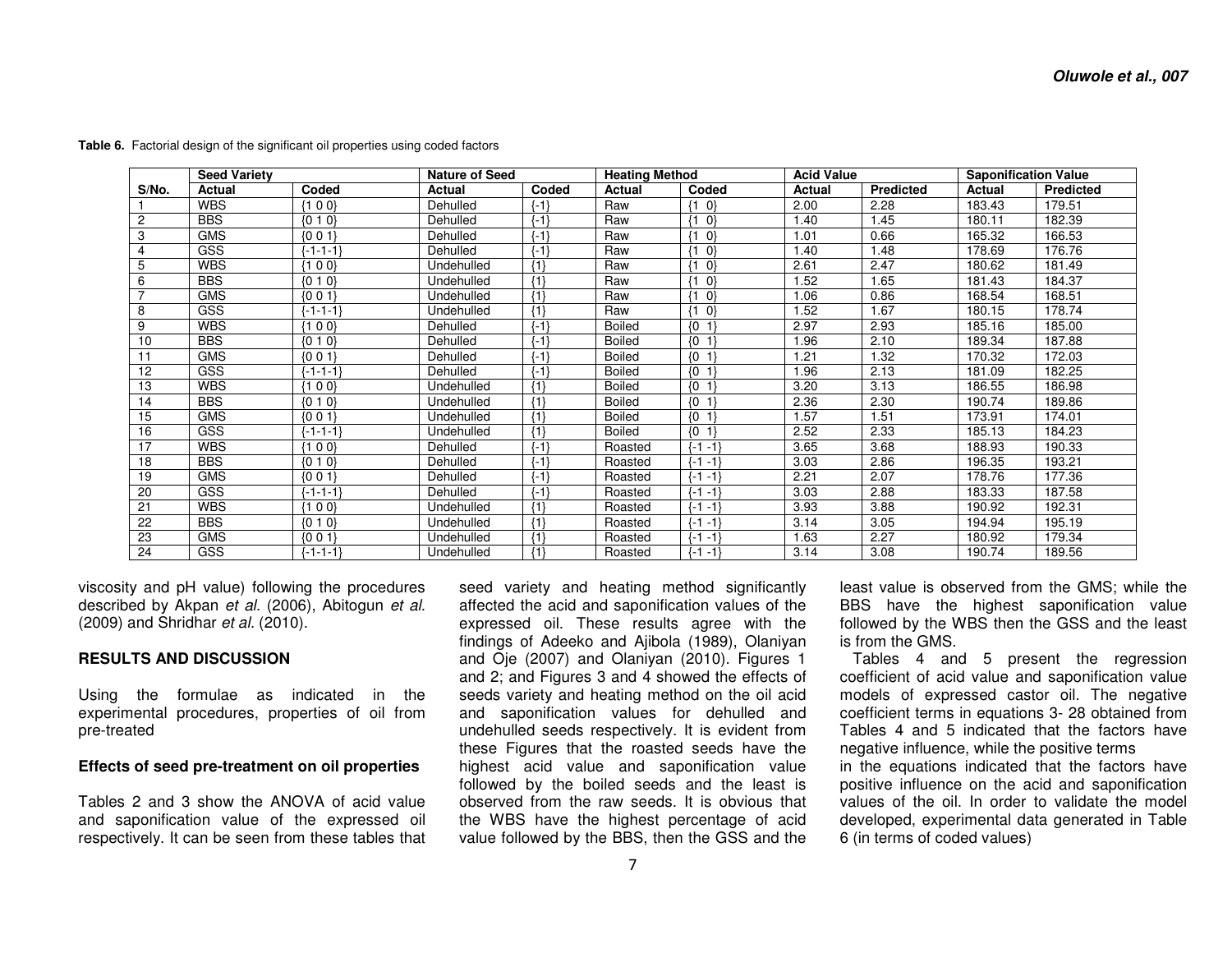were substituted in equations 3 and 16 and the predicted acid and saponification values were obtained as shown in Table 6. The model predicted that the maximum acid value was 3.88% from roasted and undehulled WBS and the minimum acid value was 0.66% from raw and dehulled GMS. While the maximum saponification value was 195.19% from roasted and undehulled BBS and the minimum saponification value was 166.53% from raw and dehulled GMS. It is obvious from this Table that the comparison of experimental (actual) values with the predicted values is in close proximity.

*Acid Value = 2.25 +0.81A1+0.015A2-0.80A3 +0.082B-0.69C1-0.029C2* 3

where A stand for the coded value of seed variety (for WBS, values of  $\{A_1, A_2, A_3\} = \{1, 0, 0\}$ ; for BBS =  $\{0, 1, 0\}$ ; for GMS = $\{0, 0, 1\}$  and for GSS = $\{-1, -1, -1\}$  and B stand for the coded value of nature of seed) (for Dehulled seed, value of  ${B} = {1}$ ; for Undehulled seed,  ${B} = {-1}$  and C stands for the coded value of heating method (for Raw seed, value of  ${C_1, C_2} = {1, 0}$  for Boiled seed, value of  ${C_1, C_2} = {0, 1}$ ; for Roasted seed,  ${C_1, C_2} = {-1, -1}.$ 

In order to validate the developed model, the coded values above were substituted in equation 3, from where equetions  $4 - 15$  were generated for each of the seed sample.

 *Acid ValueWBS Raw = 2.25 +0.81A1+0.082B-0.69C1 4* 4

*Acid ValueWBS Boiled = 2.25 +0.81A1+0.082B-0.029C2 5 5*

*Acid ValueWBS Roasted = 2.25 +0.81A1 +0.082B+0.72C3 6* 6 *Acid ValueBBS Raw = 2.25 +0.015A2+0.082B-0.69C1 7* 7 *Acid ValueBBS Boiled = 2.25 +0.015A2+0.082B -0.029C 8* 8 *Acid ValueBBS Roasted = 2.25 +0.015A2+0.082B+0.72C3 9* 9 *Acid ValueGMS Raw = 2.25 -0.80A3 +0.082B-0.69C1 10* 10 *Acid ValueGMS Boiled = 2.25 -0.80A3 +0.082B-0.029C2 11* 11 *Acid ValueGMS Roasted = 2.25 -0.80A3+ +0.082B+0.72C3 12* 12 *Acid ValueGSS Raw = 2.25-0.03A4+0.082B-0.69C1 13* 13 *Acid ValueGSS Boiled = 2.25-0.03A4+0.082B-0.029C2 14* 14 *Acid ValueGSS Roasted = 2.25-0.03A4+0.082B+0.72C3 15*

*Saponification Value = 182.73+3.21A1+6.09A2 -9.76A3+ 0.99B -5.44C1+ 0.054C2* 16 16

where A stand for the coded value of seed variety; for WBS, values of  $\{A_1, A_2, A_3\} = \{1, 0, 0\}$ ; for BBS =  $\{0, 1, 0\}$ ; for GMS = $\{0, 0, 1\}$  and for GSS = $\{-1, -1, -1\}$  and B stand for the coded value of nature of seed; for Dehulled seed, value of  ${B} = {1}$ ; for Undehulled seed,  ${B} = {-1}$  and C stands for the coded value of heating method; for Raw seed, value of  ${C_1, C_2} = {1, 0}$  for Boiled seed, value of  ${C_1, C_2} = {0, 1}$ ; for Roasted seed,  ${C_1, C_2} = {-1, -1}.$ 

In order to validate the developed model, the coded values above were substituted in equation 16, from

where equetions  $17 - 28$  were generated for each of the seed sample.

| Saponification Value <sub>WBS Raw</sub>              | $= 182.73 + 3.21A_1 + 0.99B$      |
|------------------------------------------------------|-----------------------------------|
| $5.44C_1$<br>17                                      |                                   |
| Saponification<br>Value <sub>WBS</sub>               | <b>Boiled</b>                     |
| 182.73+3.21A <sub>1</sub> +0.99B+0.054C <sub>2</sub> | 18                                |
| Saponification Value <sub>wes</sub>                  | Roasted                           |
| $182.73 + 3.21A_1 + 0.99B_2 + 5.39C_3$               | 19                                |
| Saponification ValueBBS Raw<br>$=$                   | 182.73+6.09A <sub>2</sub> +0.99B- |
| 5.44C <sub>1</sub>                                   | 20                                |
| Value <sub>BBS</sub><br>Saponification               | =<br><b>Boiled</b>                |
| 182.73+6.09A <sub>2</sub> +0.99B+0.054C <sub>2</sub> | 21                                |
| Value <sub>BBS</sub><br>Saponification               | Roasted                           |
| $182.73 + 6.09A_{2} + 0.99B_{+}5.39C_{3}$            | 22                                |
| Saponification Value <sub>GMS Raw</sub><br>$=$       | 182.73-9.76A <sub>3</sub> +0.99B- |
| 5.44C+                                               | 23                                |
| Saponification Value <sub>GMS</sub>                  | 182.73-<br><b>Boiled</b>          |
| $9.76A_3 + 0.99B + 0.054C_2$                         | 24                                |
| Saponification Value <sub>GMS</sub>                  | 182.73-<br>Roasted                |
| $9.76A_3 + 0.99B_2 + 5.39C_3$                        | 25                                |
| Saponification Value <sub>GSS</sub><br>Raw           | 182.73+0.46A <sub>4</sub> +0.99B- |
| 5.44C <sub>1</sub>                                   | 26                                |
| Saponification<br>Value <sub>GSS</sub>               | <b>Boiled</b>                     |
| 182.73+0.46A <sub>4</sub> +0.99B+0.054C <sub>2</sub> | 27                                |
| Saponification<br>Value <sub>GSS</sub>               | =<br>Roasted                      |
| 182.73+0.46A <sub>4</sub> +0.99B+5.39C <sub>3</sub>  | 28                                |
|                                                      |                                   |

## **CONCLUSION**

In this study, effects of seed variety, nature of seed and seed heating method on some properties of mechanically expressed castor seed oil veere investigated. It was revealed that acid value and saponification value were significantly affected by seed variety and heating method while iodine value, specific glavity, viscosity, refractive index, pH value and peroxide value were not significantly affected by these factors. Castor oil has a lot of agroindustrial potentials, it is, there fore, necessary to select the most promising castor seed variety and seed pretreatment in order to obtain high 4 puality castor oil.

## **REFERENCES**

- Abitogun AS, Alademeyin OJ, and Oloye DA (2009). Extraction and Characterization of Castor Seed Oil. *International Journal of Nutrition and Wellness 8(2): 1-5.*
- Addaquay J (2004). The Shea Butter Value Chain: Refining in West Africa. WATH Technical Report No. 3. The United States Agency for International Development, USA.
- Adeeko KA, and Ajibola OO (1989). Processing Factors Affecting Yield and Quality of Machanically Expressed Groundnut Oil. *Journal of Agricultural Engineering Research, 5: 31-43.*
- Akpan, U. G., Jimoh, A.and Mohammed, A. D. (2006). Extraction, Characterization and Modification of Castor Seed Oil. *Leonardo Journal of Sciences 8: 43-52.*
- Alonge AF, and Olaniyan AM (2003). Effect of Processing Factors on Oil Yield of Shea Butter During Wet Extraction. *Niger Journal of*